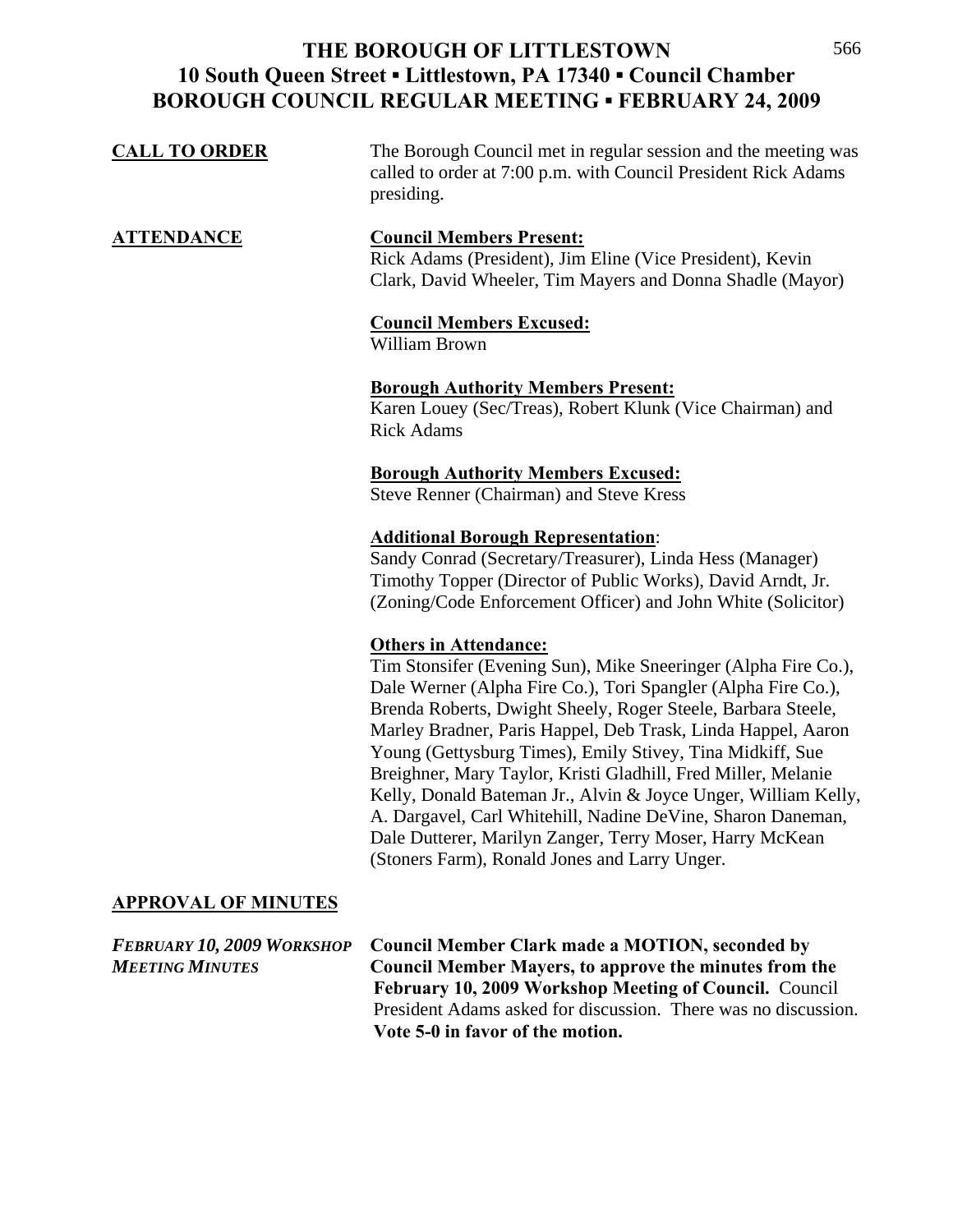### **DELEGATION**

| <b>SUPPORT OF REV.</b><br><b>DOUTHWAITE'S HATS</b><br>WITH REQUEST OF BOROUGH<br><b>MANAGER FOR COUNCIL</b><br><b>CONSIDERATION OF DIRECTIVE</b><br><b>MADE REGARDING THE</b><br><b>WEARING OF HATS OTHER</b> | Littlestown Borough Residents came before Council to show<br>their support for Rev. Douthwaite. Council President Adams<br>allowed the people in favor of Rev. Douthwaite wearing his hats<br>while on duty as a crossing guard to speak. However, there were<br>members of the audience who did not support Rev. Douthwaite<br>wearing his hats who were not given an opportunity to speak.                                                                                                                        |
|---------------------------------------------------------------------------------------------------------------------------------------------------------------------------------------------------------------|---------------------------------------------------------------------------------------------------------------------------------------------------------------------------------------------------------------------------------------------------------------------------------------------------------------------------------------------------------------------------------------------------------------------------------------------------------------------------------------------------------------------|
| <b>THAN UNIFORM HAT</b>                                                                                                                                                                                       | <b>Council Vice President Eline made a MOTION, seconded by</b><br><b>Council Member Mayers, to allow Rev. Douthwaite to wear</b><br>his hats while on duty as a crossing guard. Council President<br>Adams asked for discussion. Some Council Members questioned<br>if this was an action that should have been taken by the Mayor<br>and also questioned if any state regulations existed regarding<br>uniforms while working on state roads. There was no further<br>discussion. Vote 5-0 in favor of the motion. |
|                                                                                                                                                                                                               | Council President Adams asked the Mayor to check into state<br>regulations regarding uniform regulations while working on state<br>roads.                                                                                                                                                                                                                                                                                                                                                                           |
| <b>ADJOURN OPEN</b>                                                                                                                                                                                           | <b>Council Member Clark made a MOTION, seconded by</b>                                                                                                                                                                                                                                                                                                                                                                                                                                                              |
| <b>MEETING</b>                                                                                                                                                                                                | <b>Council Vice President Eline, to adjourn the Regular</b><br>Meeting of Council. Council President Adams asked for<br>discussion. There was no discussion. Vote 5-0 in favor of the<br>motion.                                                                                                                                                                                                                                                                                                                    |
| <b>BOROUGH AUTHORITY</b>                                                                                                                                                                                      | The Borough Authority meeting was called to order at 7:16 by<br>Vice Chairman, Robert Klunk                                                                                                                                                                                                                                                                                                                                                                                                                         |
| <b>CHAPTER 94 REPORT</b>                                                                                                                                                                                      | Borough Engineer, Peggy Miller reviewed in detail the annual<br>Chapter 94 Waste Load Management Report for 2008.                                                                                                                                                                                                                                                                                                                                                                                                   |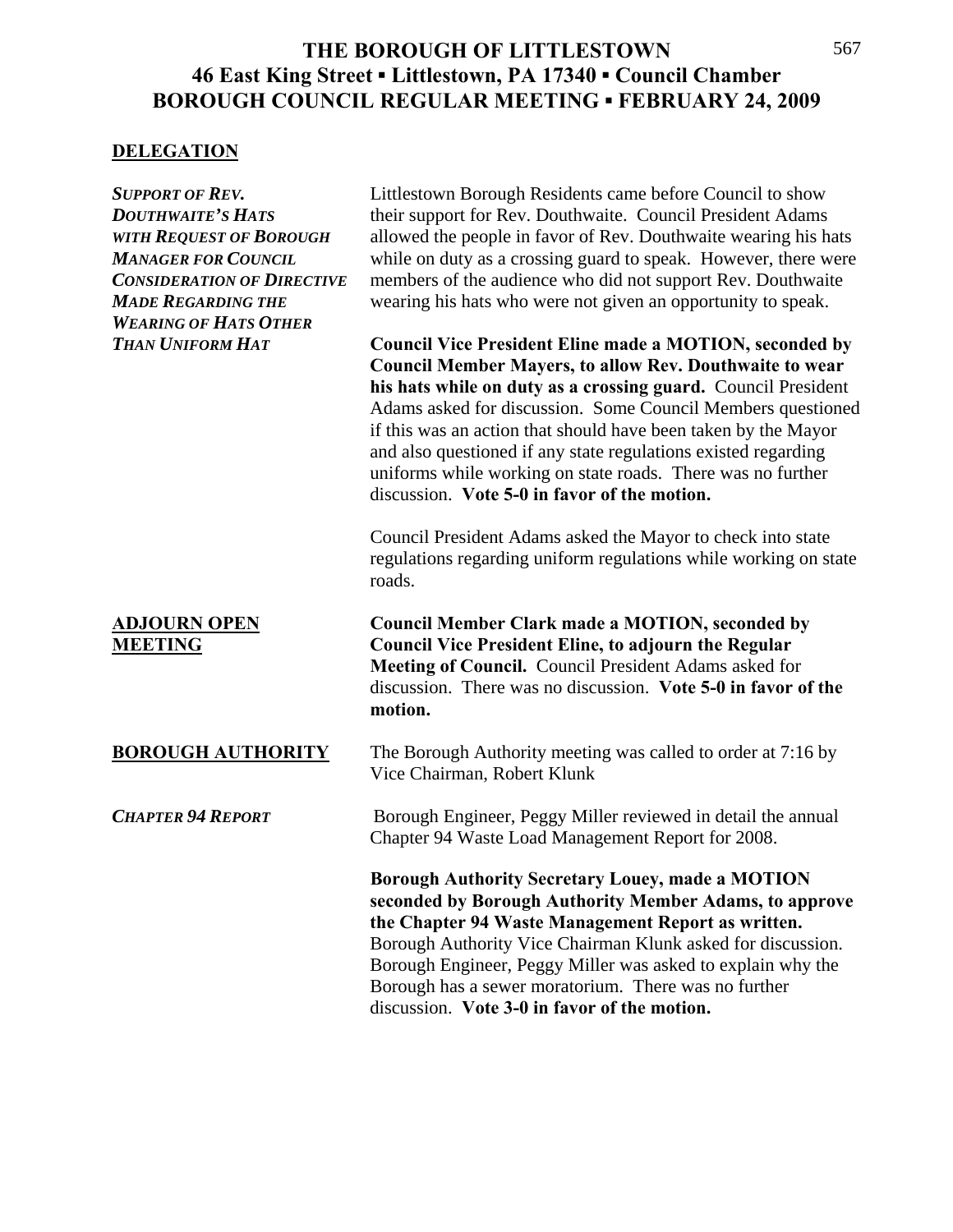| <b>ADJOURN</b>                                 | Borough Authority Vice Chairman Klunk asked if there was any<br>other business to come before the Authority. No other business<br>was brought forward.                                                                                                                                      |
|------------------------------------------------|---------------------------------------------------------------------------------------------------------------------------------------------------------------------------------------------------------------------------------------------------------------------------------------------|
|                                                | Borough Authority Member Louey made a MOTION,<br>seconded by Borough Authority Member Adams, to adjourn<br>the meeting of the Littlestown Borough Authority. Vote: 3-0<br>in favor of the motion.                                                                                           |
|                                                | The meeting of the Littlestown Borough Authority adjourned at<br>$7:35$ p.m.                                                                                                                                                                                                                |
| <b>REOPEN MEETING OF</b><br><b>COUNCIL</b>     | The meeting of the Littlestown Borough Council reopened at<br>$7:35$ p.m.                                                                                                                                                                                                                   |
| <b>APPROVAL OF CHAPTER 94</b><br><b>REPORT</b> | <b>Council Member Clark made a MOTION, seconded by</b><br><b>Council Vice President Eline, to approve the Chapter 94</b><br>Waste Management Report as written. Council President<br>Adams asked for discussion. There was no discussion. Vote 5-0<br>in favor of the motion.               |
| <b>APPROVAL AND</b><br><b>PAYMENT OF BILLS</b> | <b>Council Vice President Eline made a MOTION, seconded by</b><br>Council Member Clark, to pay the bills in the amount of<br>\$45,916.46. Council President Adams asked for discussion.<br>There was no discussion. Vote 5-0 in favor of the motion.                                        |
| <b>APPROVAL OF</b><br><b>FINANCIAL REPORT</b>  | <b>Council Vice President Eline made a MOTION, seconded by</b><br><b>Council Member Clark, to approve the Financial Report.</b><br>Council President Adams asked for discussion. There was no<br>discussion. Vote: 5-0 in favor of the motion.                                              |
| <u>APPROVAL OF</u><br><b>SAVINGS REPORT</b>    | <b>Council Vice President Eline, made a MOTION, seconded by</b><br><b>Council Member Wheeler, to approve the Savings Report.</b><br>Council President Adams asked for discussion. There was no<br>discussion. Vote: 5-0 in favor of the motion.                                             |
| <b>UNFINISHED BUSINESS</b>                     |                                                                                                                                                                                                                                                                                             |
| <b>GASOLINE CREDIT CARD</b>                    | <b>Council Member Mayers made a MOTION, seconded by</b><br><b>Council Vice President Eline, to approve the gasoline credit</b><br>cards from Sheetz for the Borough vehicles. Council<br>President Adams asked for discussion. There was no discussion.<br>Vote 5-0 in favor of the motion. |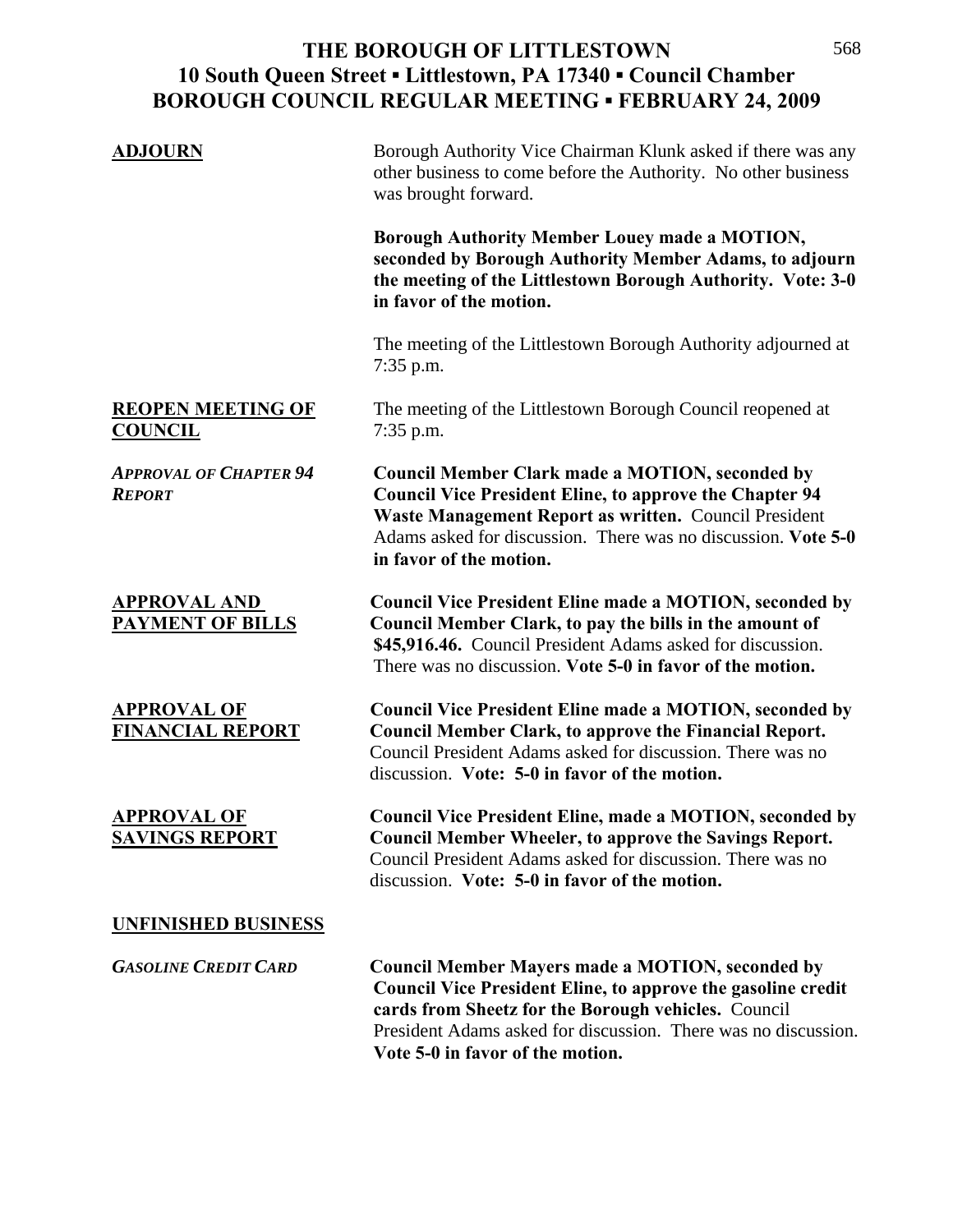#### **THE BOROUGH OF LITTLESTOWN 46 East King Street ▪ Littlestown, PA 17340 ▪ Council Chamber BOROUGH COUNCIL REGULAR MEETING ▪ FEBRUARY 24, 2009**  $\frac{1}{2}$

| <b>REPAIR TO 721 W. MYRTLE ST</b>                                                                                                               | <b>Council Vice President Eline made a MOTION, seconded by</b><br><b>Council Member Mayers, to approve the Public Works</b><br>repair to 721 West Myrtle Street trench. Council President<br>Adams asked for discussion. There was no discussion. Vote: 5-<br>0 in favor of the motion.                                                                                                                                                                                                                                                                                                                                                                                                                                                                                                                                                                                                                                                                                                                                                                                                                                                                                    |
|-------------------------------------------------------------------------------------------------------------------------------------------------|----------------------------------------------------------------------------------------------------------------------------------------------------------------------------------------------------------------------------------------------------------------------------------------------------------------------------------------------------------------------------------------------------------------------------------------------------------------------------------------------------------------------------------------------------------------------------------------------------------------------------------------------------------------------------------------------------------------------------------------------------------------------------------------------------------------------------------------------------------------------------------------------------------------------------------------------------------------------------------------------------------------------------------------------------------------------------------------------------------------------------------------------------------------------------|
| <b>WILLIAM KELLY'S REQUEST</b><br><b>FOR 46 EAST KING STREET</b><br><b>REGARDING TRUST</b><br><b>OPERATIONS AND HISTORIC</b><br><b>DISTRICT</b> | Council will not be taking any action on Mr. Kelly's request<br>until he has provided Council with his formal proposal for 46<br>East King Street, which is due by the March 10, 2009 Workshop<br>Meeting.                                                                                                                                                                                                                                                                                                                                                                                                                                                                                                                                                                                                                                                                                                                                                                                                                                                                                                                                                                 |
| <b>NEW BUSINESS</b>                                                                                                                             |                                                                                                                                                                                                                                                                                                                                                                                                                                                                                                                                                                                                                                                                                                                                                                                                                                                                                                                                                                                                                                                                                                                                                                            |
| 38 <sup>TH</sup> ANNUAL GOOD OLD DAYS<br><b>CELEBRATION ON AUGUST 15TH</b>                                                                      | <b>Council Vice President Eline made a MOTION, seconded by</b><br>Council Member Wheeler, to approve the 38 <sup>th</sup> Annual Good<br>Old Days Celebration for August 15 <sup>th</sup> and to approve the<br>following request:<br>1. to hold activities at Maple Avenue playground and<br>Crouse Park on Saturday August 15 <sup>th</sup> from 6:00<br>a.m. to 5:00 p.m., with preparation beginning on<br>August 14 <sup>th</sup> .<br>2. roads be blocked off to thru traffic around Crouse<br>Park on August 15 <sup>th</sup> from 6:00 a.m. to 5:00 p.m.<br>3. to have Glenwyn Drive closed to traffic on<br>Saturday, August 15 <sup>th</sup> from 7:00 a.m. to 4:00 p.m.<br>for the antique auto display.<br>4. to have Maple Avenue closed to traffic from King<br>Street to Myrtle on Saturday, August 15 <sup>th</sup> , from<br>6:00 a.m. to 5:00 p.m.<br>5. for public rest room facilities at Maple Avenue be<br>open.<br>6. vendor parking be allowed at Maple Avenue Park.<br>7. ramps for access over curbs at Crouse Park be<br>placed.<br>Council President Adams asked for discussion. There was no<br>discussion. Vote: 5-0 in favor of the motion. |
| PA ONE CALL SERVICE<br><b>AGREEMENT</b>                                                                                                         | <b>Council Member Mayers made a MOTION, seconded by</b><br>Council Member Clark, to approve entering into a service<br>agreement with PA One Call with change to Municipal<br><b>Activity Fees from Fax Delivery to Email Delivery.</b> Council<br>President Adams asked for discussion. There was no discussion.<br>Vote: 5-0 in favor of the motion.                                                                                                                                                                                                                                                                                                                                                                                                                                                                                                                                                                                                                                                                                                                                                                                                                     |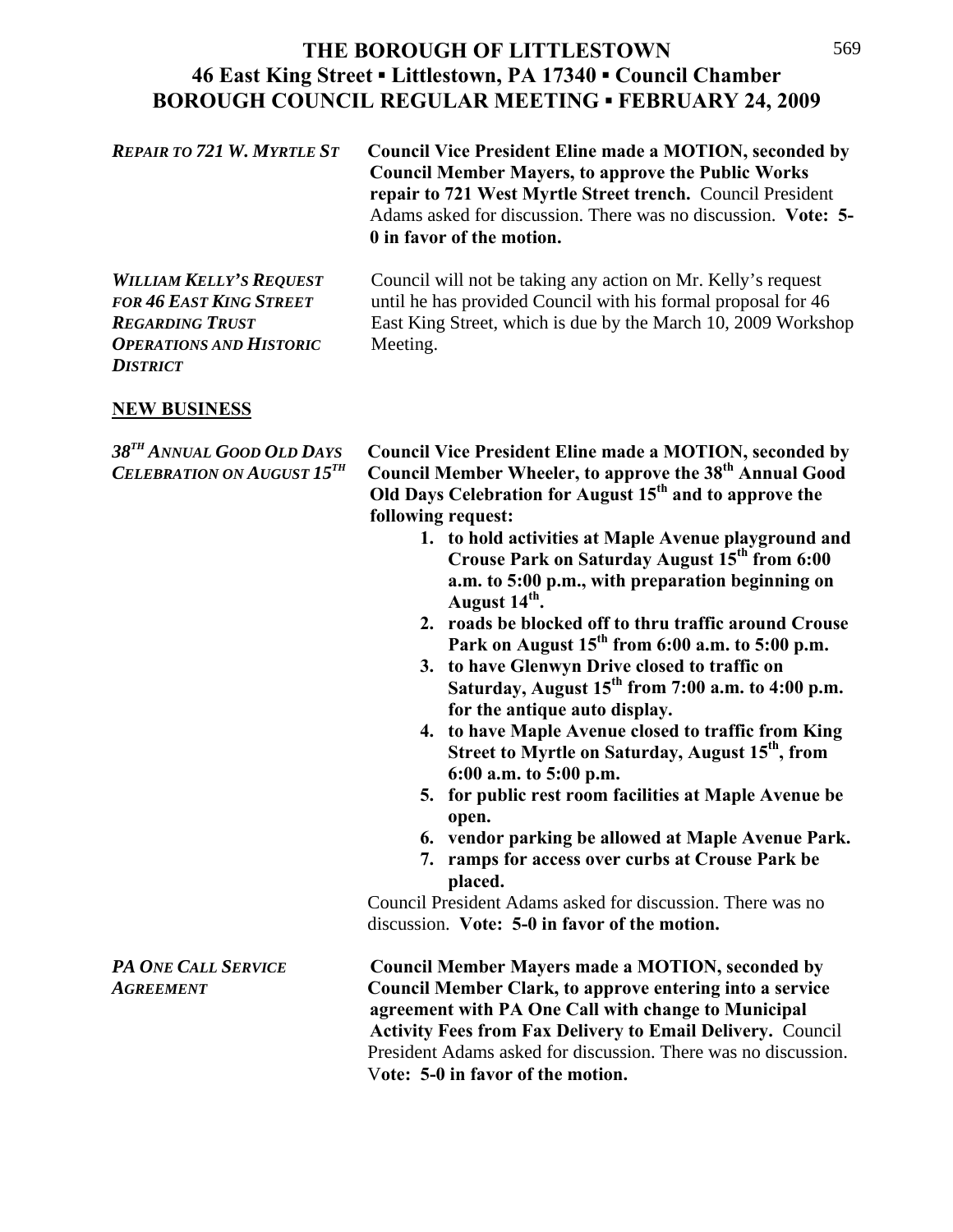| <b>PART-TIME WATER/SEWER</b><br><b>OPERATOR JOB DESCRIPTION</b>                                                     | <b>Council Vice President Eline made a MOTION, seconded by</b><br><b>Council Member Clark, to approve the Part-Time</b><br>Water/Sewer Operator Job Description as written. Council<br>President Adams asked for discussion. There was no discussion.<br>Vote: 5-0 in favor of the motion.                                                                                                                                                                                                                                                                                                                                                                               |
|---------------------------------------------------------------------------------------------------------------------|--------------------------------------------------------------------------------------------------------------------------------------------------------------------------------------------------------------------------------------------------------------------------------------------------------------------------------------------------------------------------------------------------------------------------------------------------------------------------------------------------------------------------------------------------------------------------------------------------------------------------------------------------------------------------|
| <b>NON-AGENDA</b>                                                                                                   |                                                                                                                                                                                                                                                                                                                                                                                                                                                                                                                                                                                                                                                                          |
| <b>LITTLESTOWN HIGH SCHOOL</b><br><b>USE OF THE MAPLE AVENUE</b><br><b>FIELD AND COMMUNITY PARK</b><br><b>FIELD</b> | <b>Council Member Mayers made a MOTION, seconded by</b><br><b>Council Member Clark, to allow the Littlestown Area School</b><br>District to utilize the Maple Avenue field on the weekdays<br>between 3:00 and 5:30 p.m. for the period of March 2, 2009<br>and May 19, 2009 for the softball program and to allow the<br>utilization of a practice field at the Community Park on the<br>weekdays between 3:00 and 5:30 p.m. for the period of March<br>2, 2009 and May 19, 2009 for the baseball program. Council<br>President Adams stated that this was a non-agenda item and<br>asked for discussion. There was no discussion. Vote: 5-0 in<br>favor of the motion. |
| <b>REPORTS</b>                                                                                                      |                                                                                                                                                                                                                                                                                                                                                                                                                                                                                                                                                                                                                                                                          |
| <b>BOROUGH ENGINEER</b>                                                                                             | The Borough Engineer's monthly report was provided earlier to<br>Borough Council.                                                                                                                                                                                                                                                                                                                                                                                                                                                                                                                                                                                        |
| <b>BOROUGH MANAGER</b>                                                                                              | The Borough Manager's monthly report was provided earlier to<br>Borough Council.                                                                                                                                                                                                                                                                                                                                                                                                                                                                                                                                                                                         |
| <b>MAYOR</b>                                                                                                        | Mayor Shadle's monthly report was provided earlier to Borough<br>Council.                                                                                                                                                                                                                                                                                                                                                                                                                                                                                                                                                                                                |
| <b>CHIEF OF POLICE</b>                                                                                              | Chief Baker's monthly report was provided earlier to Borough<br>Council.                                                                                                                                                                                                                                                                                                                                                                                                                                                                                                                                                                                                 |
| <b>DIRECTOR OF PUBLIC WORKS</b>                                                                                     | Director of Public Works, Tim Topper's monthly report was<br>provided earlier to Borough Council.                                                                                                                                                                                                                                                                                                                                                                                                                                                                                                                                                                        |
| <b>CODE ENFORCEMENT OFFICER</b>                                                                                     | Code Enforcement Officer, David Arndt, Jr's. monthly report<br>was provided earlier to Borough Council.                                                                                                                                                                                                                                                                                                                                                                                                                                                                                                                                                                  |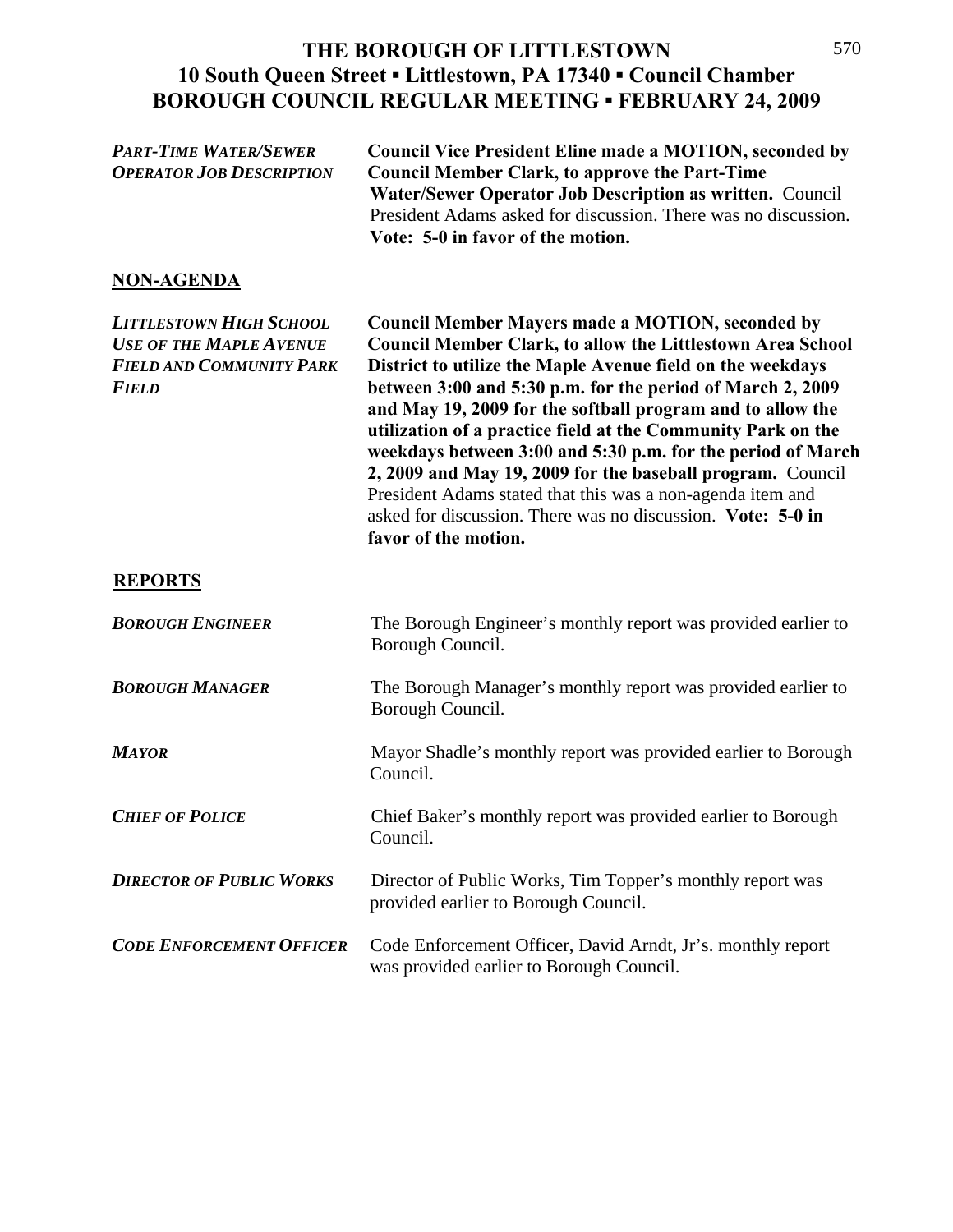*BOROUGH SOLICITOR* **Council Vice President Eline made a MOTION, seconded by** *JOHN WHITE* **Council Member Mayers, to advertise an ordinance, for adoption on March 10, 2009 repealing and replacing the current Chapter 49 with a new Chapter 49 Establishing**  *ADVERTISE AN ORDINANCE* **Open Records Policies and Procedures in Accordance**  *UPDATING CHAPTER 46, RIGHT* **with Pennsylvania's Right-to-Know Law, Act 3 of 2008,**  *TO KNOW* **and to implement the Provisions of said Act.** Council President Adams asked for discussion. There was no discussion. **Vote 5-0 in favor of the motion.** 

**APPROVAL OF REPORTS Council Member Clark made a MOTION, seconded by Council Member Mayers, to approve the reports as written.**  Council President Adams asked for discussion. There was no discussion. **Vote 5-0 in favor of the motion.** 

### **REPORTS OF BOARD COMMISSIONS AND COMMITTEES**

#### **RECREATION BOARD**

*PURCHASE OF ICE SHAVING* **Council Member Clark made a MOTION, seconded by**  *MACHINE* **Council Member Mayers, to approve the purchase of an Ice Shaving Machine for approximately \$500 with funds to be taken from the Pool Account, 05.452.400.** Council President Adams asked for discussion. There was no discussion. **Vote 5-0 in favor of the motion.** 

*APPROVAL TO PURCHASE A* **Council Vice President Eline made a MOTION, seconded by**  *SIGN TO ACKNOWLEDGE THE* **Council Member Clark, to approve the purchase of a sign**  *DONATION FROM UNION* **acknowledging the donation from Union Township for the**  *TOWNSHIP* **water feature at the Community Pool, with funds to be taken from the Pool Account, 05.452.210.** Council President Adams asked for discussion. There was no discussion. **Vote 5-0 in favor of the motion.** 

*REQUEST FROM BARTS* **Council Vice President Eline made a MOTION, seconded by**  *CENTENARY UNITED* **Council Member Clark, to approve the request from Barts**  *METHODIST CHURCH TO USE* **Centenary United Methodist Church to use the Playground**  *AT MAPLE AVENUE* **4, 2009 for an Easter Egg Hunt.** Council President Adams

*THE PLAYGROUND FACILITIES* **Facilities at Maple Avenue Middle School on Saturday, April**  asked for discussion. There was no discussion. **Vote 5-0 in favor of the motion.**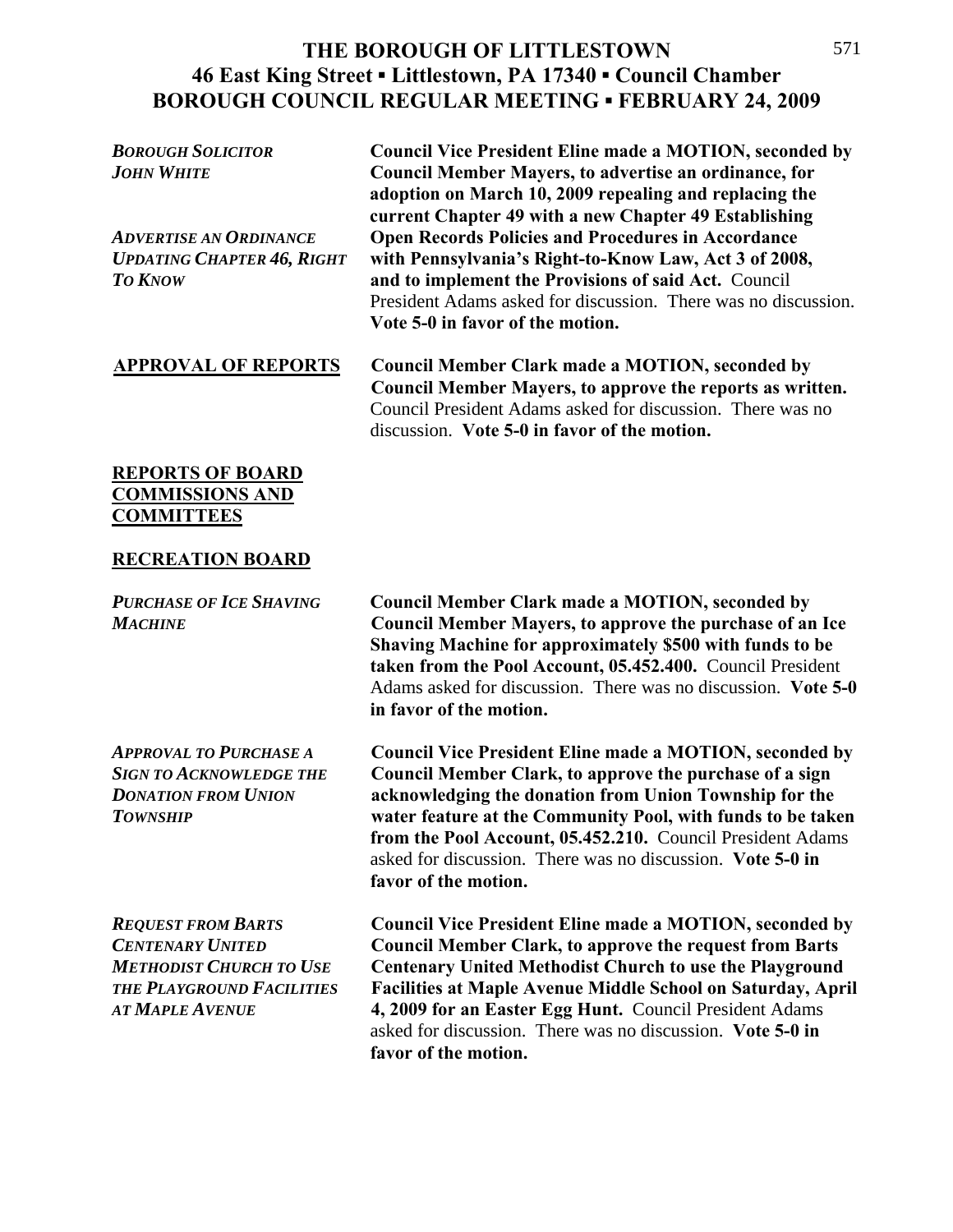### **PLANNING COMMISSION**

| <b>APPROVAL OF BUILDING</b><br>PERMIT FOR BARTS CENTENARY<br><b>CHURCH</b> | <b>Council Member Clark made a MOTION, seconded by</b><br><b>Council Vice President Eline, to approve the</b><br>recommendation from the Planning Commission<br>to approve a building permit for Barts Centenary Church, 56<br>East King Street, for the addition of a garage to be placed<br>between the church and the church hall. Council President<br>Adams asked for discussion. There was no discussion. Vote 5-0<br>in favor of the motion.                                                                                                |
|----------------------------------------------------------------------------|----------------------------------------------------------------------------------------------------------------------------------------------------------------------------------------------------------------------------------------------------------------------------------------------------------------------------------------------------------------------------------------------------------------------------------------------------------------------------------------------------------------------------------------------------|
| <b>CIVIL SERVICE</b><br><b>COMMISSION</b>                                  | There was nothing to report.                                                                                                                                                                                                                                                                                                                                                                                                                                                                                                                       |
| <b>COMMUNITY RELATIONS</b><br><b>COMMITTEE</b>                             | There was nothing to report.                                                                                                                                                                                                                                                                                                                                                                                                                                                                                                                       |
| <b>FINANCE COMMITTEE</b>                                                   | There was nothing to report.                                                                                                                                                                                                                                                                                                                                                                                                                                                                                                                       |
| <b>FIRE PREVENTION</b><br><b>COMMITTEE</b>                                 | There was nothing to report                                                                                                                                                                                                                                                                                                                                                                                                                                                                                                                        |
| <b>HEALTH &amp; SAFETY</b><br><b>COMMITTEE</b>                             | There will be an open meeting of the Health and Safety<br>Committee on April 15, 2009 at 10 South Queen Street, 2 <sup>nd</sup><br>Floor.                                                                                                                                                                                                                                                                                                                                                                                                          |
| <b>PERSONNEL COMMITTEE</b>                                                 | Mike Sneeringer was hired as the part-time water/sewer operator.                                                                                                                                                                                                                                                                                                                                                                                                                                                                                   |
| <b>UNION/POLICE</b><br><b>CONTRACT COMMITTEE</b>                           | There was nothing to report.                                                                                                                                                                                                                                                                                                                                                                                                                                                                                                                       |
| <b>PROPERTY AND SUPPLY</b><br><b>COMMITTEE</b>                             | The Committee discussed at their meeting held on February 19, 2009<br>bidding out the safe that remains in the old Borough Office located at<br>46 East King Street. This will be brought back to Council once dates<br>are compiled. The Committee also discussed the placement of a flag<br>pole to be placed at the new Borough Office, located at 10 South<br>Queen Street and ways the old furniture and equipment from the old<br>Borough Office could be disposed of. These items will be brought to<br>Council once more research is done. |
| <b>STREETS AND</b><br><u>TRANSPORTATION</u><br><b>COMMITTEE</b>            | There was nothing to report.                                                                                                                                                                                                                                                                                                                                                                                                                                                                                                                       |